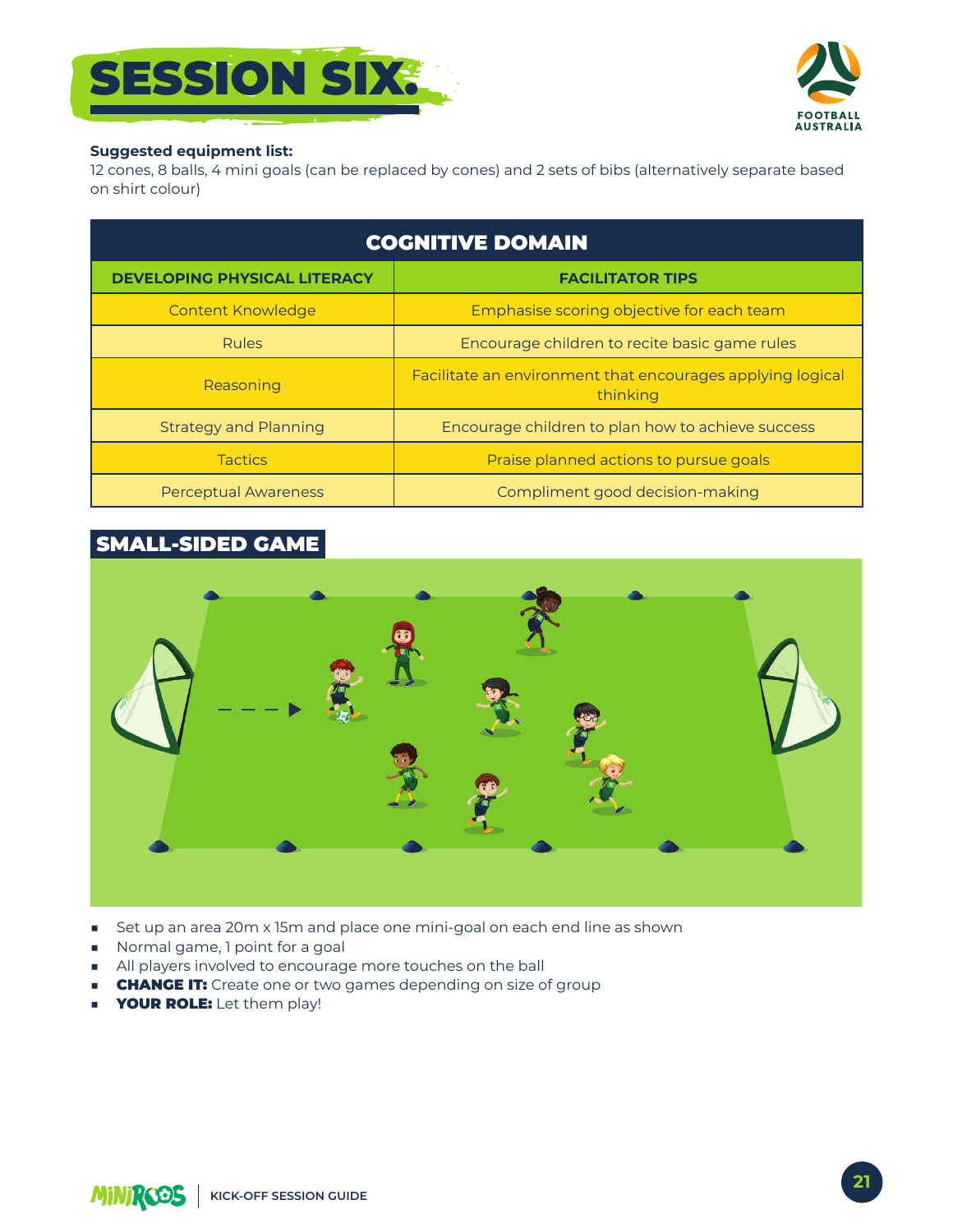



### FUN FOOTBALL GAME: SNATCH AND GRAB



- Create two teams and position four balls inside each 'end zone' as shown for each team
- On facilitator's command, players must run into opponent's 'end zone' and steal a ball (one at a time)
- As a team, they are to bring it back to their 'end zone'
- Team with most balls after 7 minutes wins the game
- **CHANGE IT:** Make 'end zones' closer or further away
- **YOUR ROLE:** Praise and encourage players to run with the ball at speed. Encourage players to communicate with each other

## **SMALL-SIDED GAME (WITH VARIATION)**



- Set up an area 20m x 15m and place one mini-goal on each end line as shown
- Normal game, 1 point for a goal
- **VARIATION:** A goal is worth 3 points if a player beats an opponent before they score
- **CHANGE IT:** Create one or two games depending on size of group
- **YOUR ROLE:** Encourage children to be positive in 1v1 situations. Praise desired actions (e.g. scoring a goal, running with the ball) without stopping the game